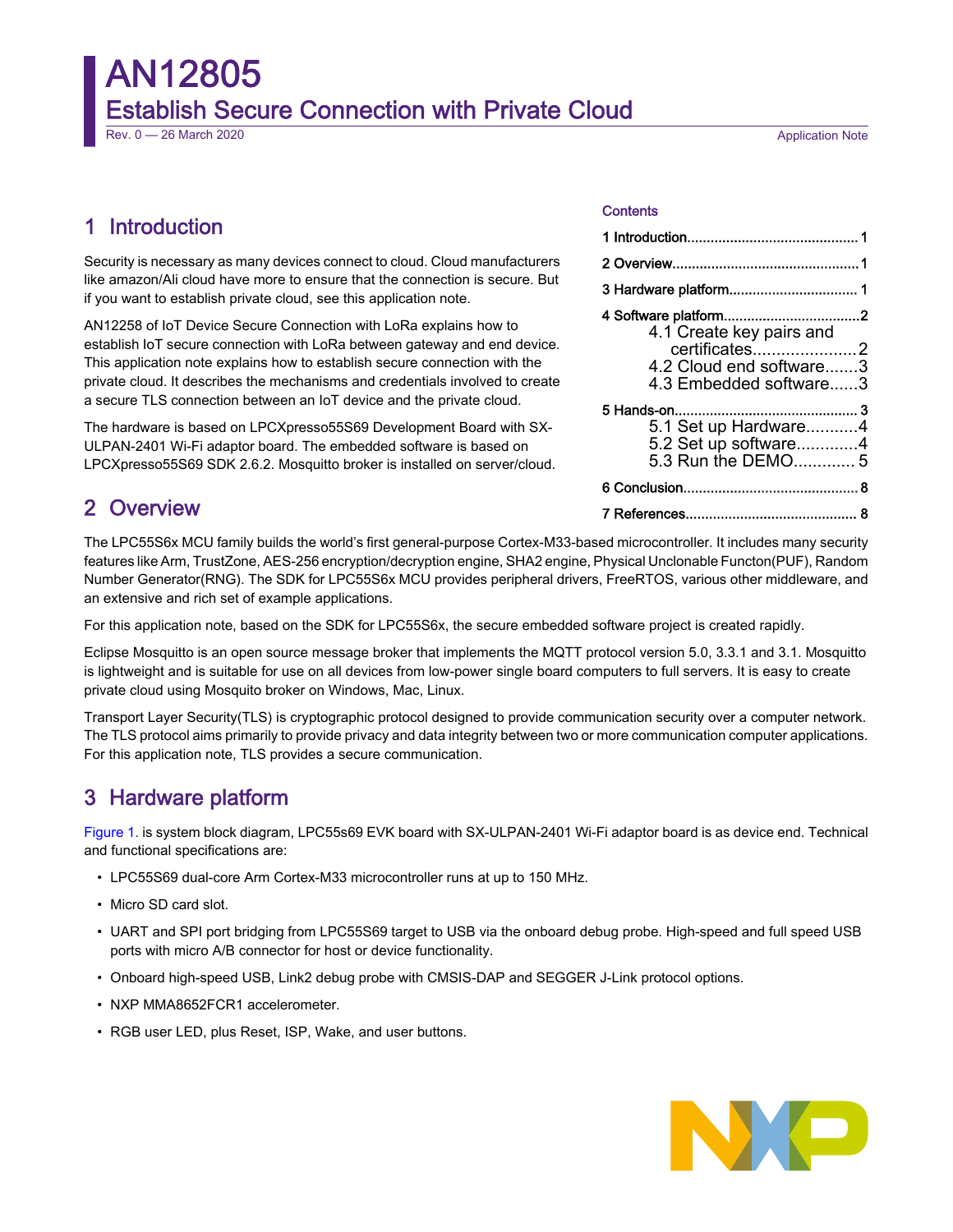<span id="page-1-0"></span>

## 4 Software platform

Transport layer security (TLS) protocol is used to establish secure connection to private cloud.

So key pairs and certificates are must establish a secure channel.

#### 4.1 Create key pairs and certificates

To establish secure channel, digital key pairs and certificates are needed between device and private cloud. OpenSSL tool is used to create digital key pairs and certificates.

```
// create root key pair and root CA is self-signed
#./openssl genrsa -out ca.key 2048
#./openssl req -new -x509 -days 1826 -key ca.key -out ca.crt
// create cloud key pair and cloud CA is signed by root CA
#./openssl genrsa -out server.key 2048
#./openssl req -new -out server.csr -key server.key
#./openssl x509 -req -in server.csr -CA ca.crt -CAkey ca.key -CAcreateserial -out server.crt -days 360
// create device key pair and device CA is signed by root CA
#./openssl genrsa -out client.key 2048
#./openssl req -new -out client.csr -key client.key
#./openssl x509 -req -in client.csr -CA ca.crt -CAkey ca.key -CAcreateserial -out client.crt -days 360
```
In the DEMO, another device key pair and CA created are used by another device.

When creating csr file, Common Name should be your ethernet IP address, for example 192.168.0.170 **NOTE**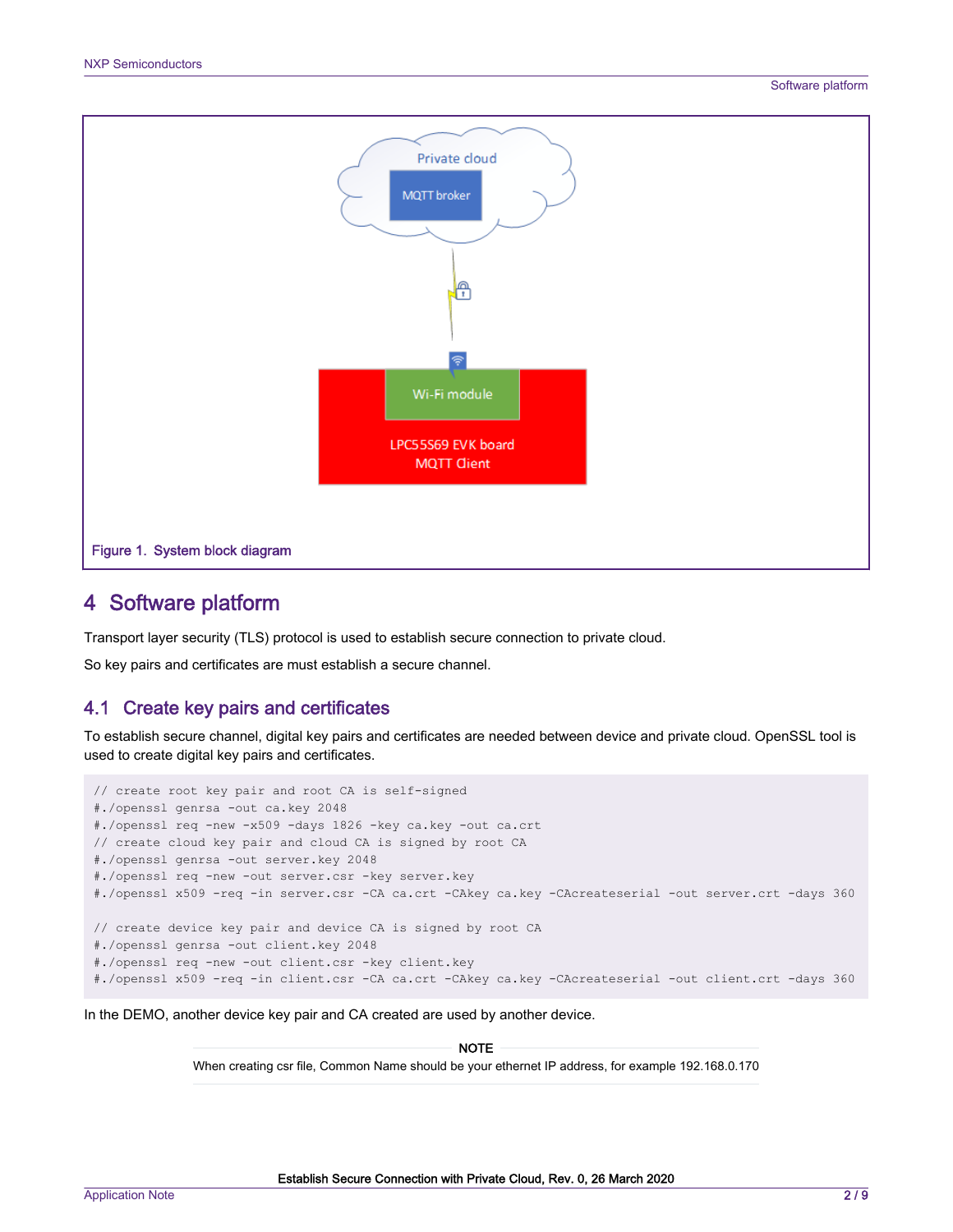## <span id="page-2-0"></span>4.2 Cloud end software

Cloud end must install mosquitto that can be downloaded from the web [https://mosquitto.org/download/.](https://mosquitto.org/download/) After installation, a test can be done as shown in Figure 2. to confirm if moquitto works fine.



### 4.3 Embedded software

The embedded software in the device end based on SDK\_2.6.2\_LPCXpresso55s69 can be downloaded from the web [https://](https://mcuxpresso.nxp.com/) [mcuxpresso.nxp.com/.](https://mcuxpresso.nxp.com/) Mbedtls library, FreeRTOS, and Wi-Fi library are included in SDK.

MQTT code is from [https://github.com/LiamBindle/MQTT-C.](https://github.com/LiamBindle/MQTT-C) MQTT-C is an MQTT v3.1.1 client written in C. MQTT is a lightweight publisher-subscriber-based messaging protocol, commonly used in IoT and networking applications where high-latency and low data-rate links are expected. MQTT-C provides a transparent platform abstraction layer(PAL) that ports to new platforms easy. In the mqtt\_pal.c file of the project, mqtt\_pal\_sendall() and mqtt\_pal\_recvall() are rewritten to match Wi-Fi library.

FreeRTOS creates two main tasks, one is "Atheros\_Wifi\_Task" that is to process the Wi-Fi data and the other. Another task is "task\_main" that is to connect the router to Wi-Fi, to make TLS1.2 handshake, to connect MQTT broker and to subscribe/publish messages. See Figure 3.



## 5 Hands-on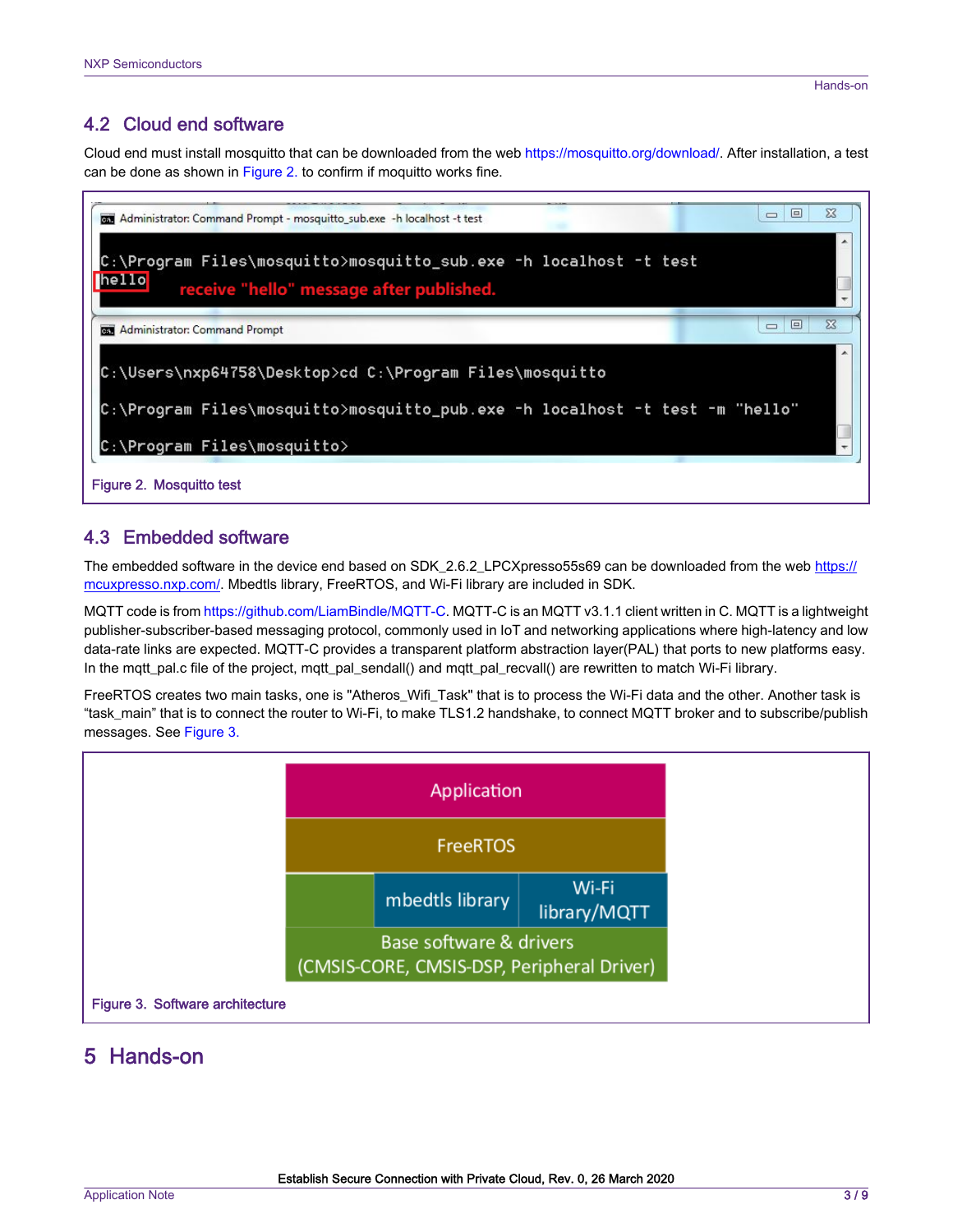#### <span id="page-3-0"></span>5.1 Set up Hardware

Follow the steps given in advance .

- 1. Plug the SX-ULPAN-2401 adaptor board to stackable headers(P16, P17, P18, P19) of LPC55S69 EVK board.
- 2. Connect personal computer to the wireless router and confirm that the network is fine. See Figure 4.



#### 5.2 Set up software

#### 5.2.1 Mosquitto broker setting

Before startup of Mosquitto broker,configure as follows:.

- 1. Copy Root CA, broker key, and broker CA to installation directory(it is C:\Program Files\mosquitto in my personal computer).
- 2. Create mosquitto broker configuration file (it is named of tls.conf in my PC) and put it in installation directory, see Figure 5.



#### 5.2.2 Device end setting

Download LPC55S69 EVK board SDK from <https://mcuxpresso.nxp.com/>. Remember to add middleware mbedtls, wifi\_qca and amazon-freeRTOS, and to select toolchain Keil MDK. Copy the contents of the folder "mosquitto\_client\_code\_LPC55S69" to LPC55S69 SDK project. The folder "mosquitto-tls-client" will be found in the directory ".\boards \lpcxpresso55s69\wifi\_qca\_examples". Open the embedded project qca\_demo.uvmpw in \boards \lpcxpresso55s69\wifi\_qca\_examples\mosquitto-tls-client\cm33\_core0\mdk folder with MDK V5.25.2 to configure it.

- 1. In certificate.c file, to use CA created in [4.1](#page-1-0) to replace mbedtls\_mosquitto\_test\_ca\_crt[] array. Use device key created in [4.1](#page-1-0) to replace mbedtls\_mosquitto\_test\_client\_crt[] array. Use device CA created in [4.1](#page-1-0) to replace mbedtls\_mosquitto\_test\_client\_key[] array.
- 2. In config.h file, to configure Wi-Fi network with "AP\_SSID" and "AP\_PASSPHRASE" to connect your Wi-Fi router.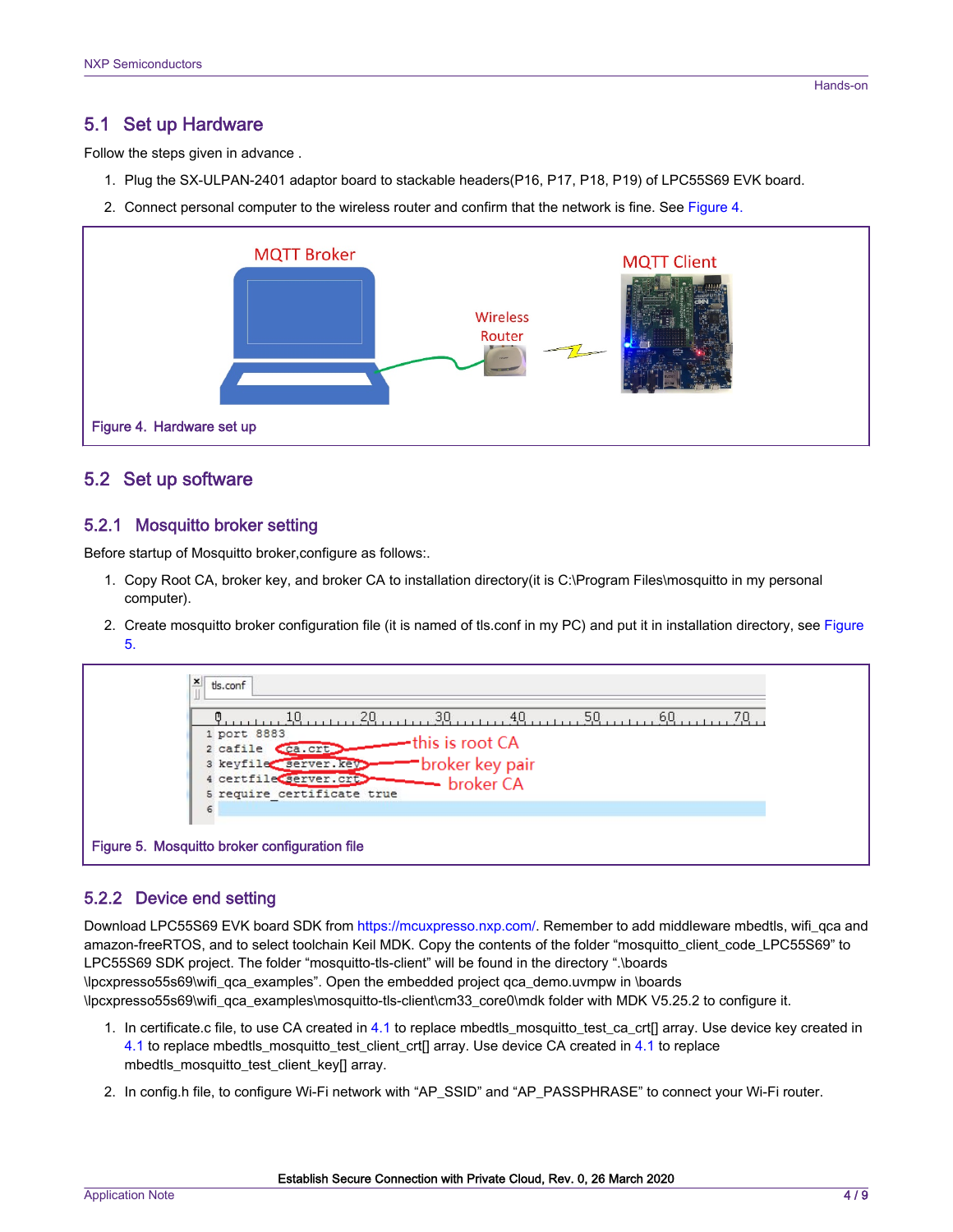- <span id="page-4-0"></span>3. In config.h file, to configure broker name and IP with "CONFIG\_BROKER\_HOST\_NAME" and "CONFIG\_BROKER\_HOST\_IP".
- 4. Build the project and download image file to LPC55S69.

#### 5.2.3 Another MQTT client on PC

In order to demonstrate, create another MQTT client on the same PC with mosquitto broker.

- 1. Create client key pair and CA as described in section [4.1](#page-1-0).
- 2. Edit the client code using python language. It can be run in Python 2.7.15. See Figure 6.

After connecting to MQTT broker, the MQTT client will subscribe a topic "SYS", and publish the topic "test" and message "Toggle LED" continuously.

```
import paho.mqtt.client as paho
     import time
     broker = 'localhost'
     port = 8883conn_flag = False
     def on connect (client, userdata, flags, rc):
         global conn_flag
         comflag = True
         print("connected", conn_flag)<br>client.subscribe("SYS")
     def on_disconnect(client, userdata, rc):
         print ("client disconnected ok")
     def on message (client, userdata, msg):
                       print ("Message received->" + msg.topic +", " + str (msg.payload))
     client = paho. Client ("Client_PC")
     client.on_message = on_message<br>client.tls_set('ca.crt', 'client2.crt', 'client2.key')
     client.tls_insecure_set(True)
     client.on_connect = on_connect
     client.on_disconnect = on_disconnect
     client.connect(broker, port)
     while not conn_flag:
         time.sleep(2)
         print ("waiting", conn_flag)
         client. loop()
     time.sleep(3)
     while True:
         print("Message publishing-> " + "test" + ", " + "Toggle LED")<br>client.publish("test", "Toggle LED")
         time.sleep(1)
         client. loop()
         time. sleep(1)client.disconnect()
Figure 6. MQTT client code with Python language
```
#### 5.3 Run the DEMO

1. Run mosquitto broker like [Figure 7. T](#page-5-0)he MQTT broker is in the listening state.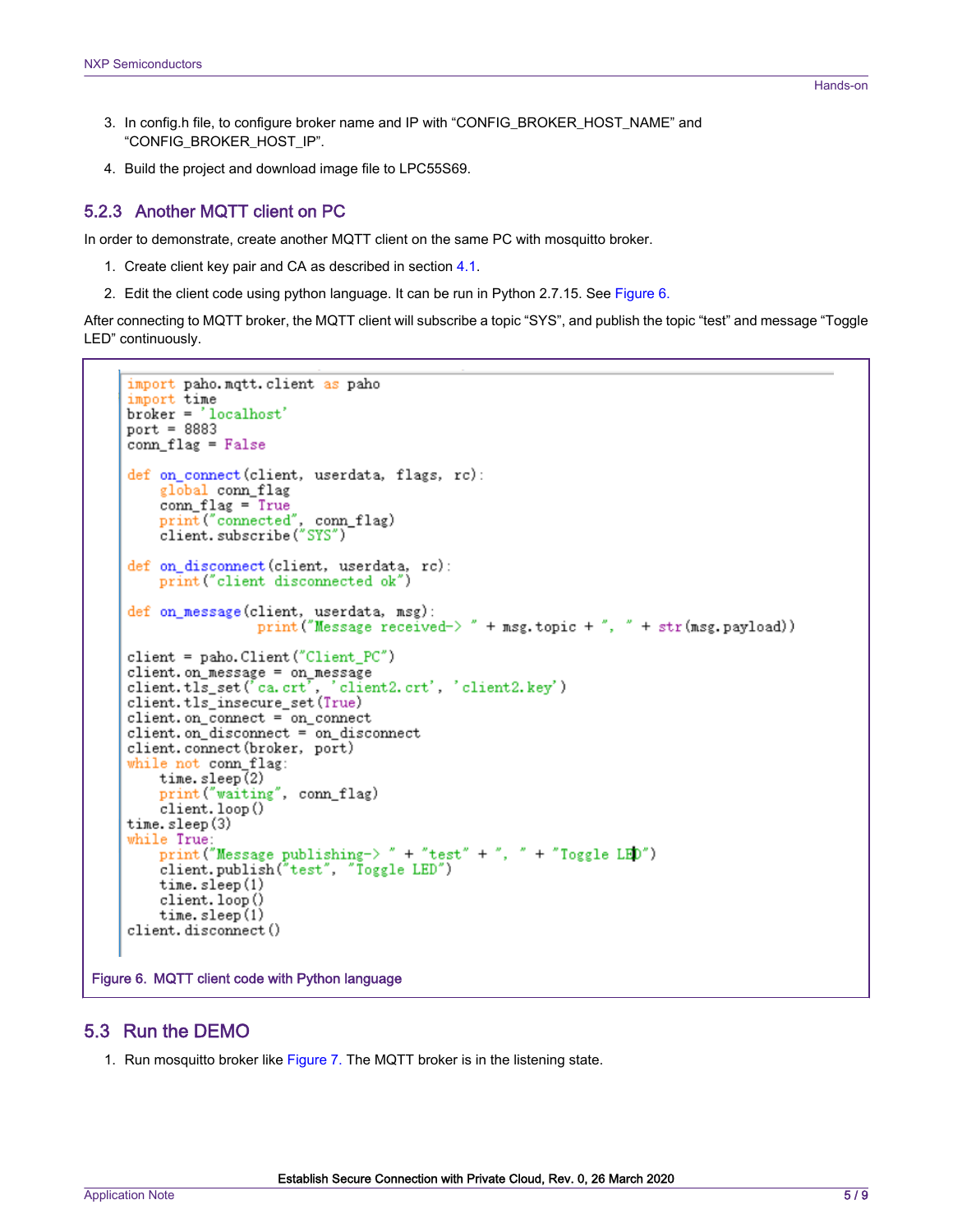```
C:\Program Files\mosquitto>mosquitto -c tls.conf -v
1564968344: mosquitto version 1.6.3 starting
1564968344: Config loaded from tls.conf.
1564968344: Opening ipu6 listen socket on port 8883.
1564968344: Opening ipu4 listen socket on port 8883.
```
Figure 7. Startup mosquitto broker

2. Run MQTT client on PC. See Figure 8.

| C:\Users\nxp64758\Desktop\example2>python Mqtt_client.py<br>('waiting', False) |  |  |  |
|--------------------------------------------------------------------------------|--|--|--|
| ('connected', True)                                                            |  |  |  |
| Message publishing-> test, Toggle LED                                          |  |  |  |
| Message publishing–> test, Toggle LED                                          |  |  |  |
| Message publishing–> test, Toggle LED                                          |  |  |  |
| Message publishing-> test, Toggle LED                                          |  |  |  |
| Message publishing-> test, Toggle LED                                          |  |  |  |
| Message publishing-> test, Toggle LED                                          |  |  |  |

Figure 8. Run MQTT client on PC

3. Connect a micro USB cable between the PC and P6 port of LPC55S69 EVK. Open a serial terminal with special settings(115200 baud rate, 8 data bits, No parity, One stop bit, No flow control). Press "reset" button to reset LPC55S69 EVK. Some information will be printed, see [Figure 9.](#page-6-0)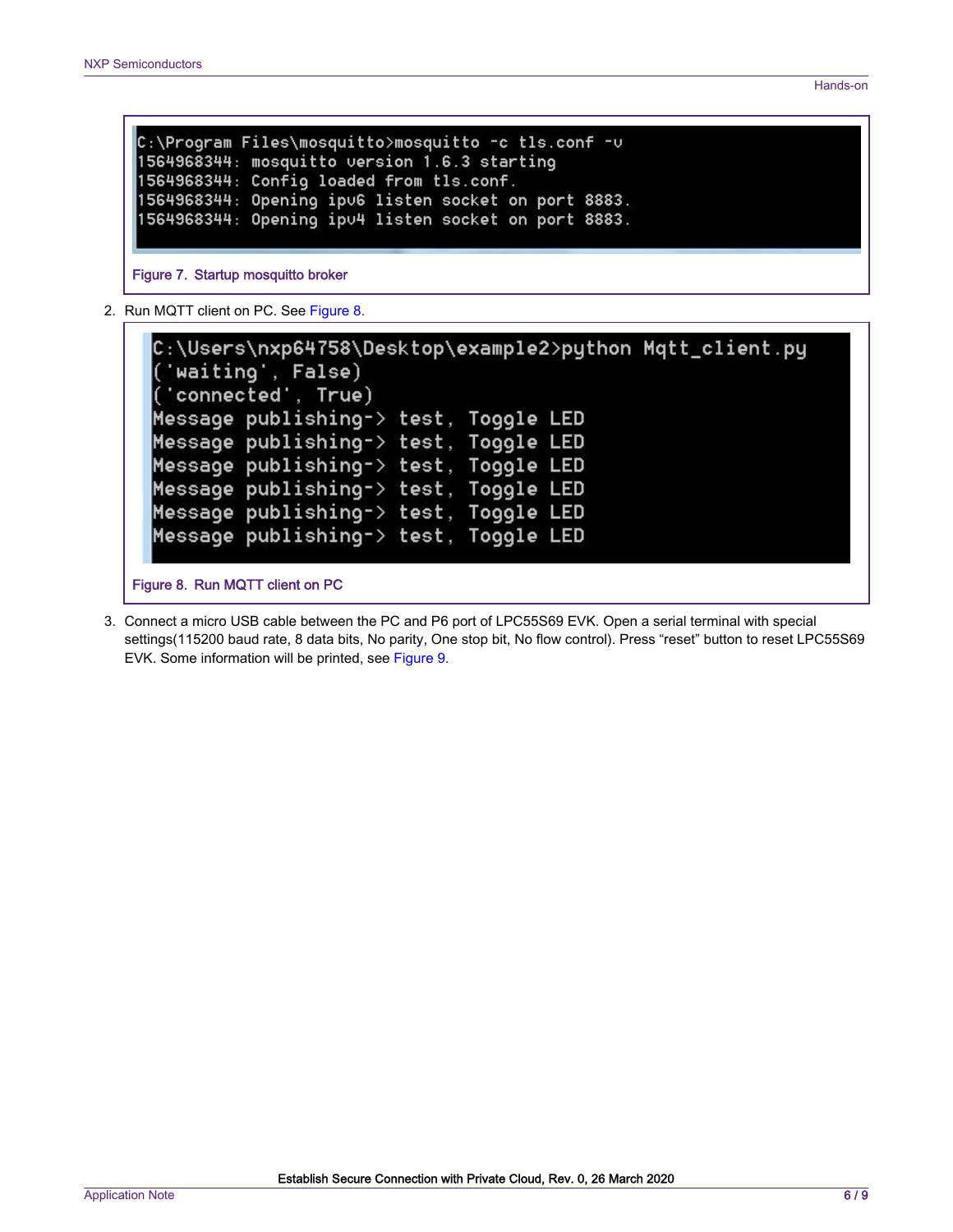<span id="page-6-0"></span>

| <b>M</b> COM28 - Tera Term VT                                                              |
|--------------------------------------------------------------------------------------------|
| File Edit Setup Control Window Help<br>3.3.0.0<br>Host version:                            |
| Target version: 0x31c80997                                                                 |
| Firmware version: 3.3.4.32776                                                              |
| Interface version: 1                                                                       |
| $number of FreeRIOS tasks = 4$                                                             |
| Entering main loop                                                                         |
|                                                                                            |
| Connect to router                                                                          |
| Reading connection params                                                                  |
| opMode=0 (Station)                                                                         |
| phyMode=mixed                                                                              |
| ssid=TP-LINK_4F57C6                                                                        |
| EVENT: CLIENT connected                                                                    |
| EVENT: 4 way handshake success for device=0                                                |
| Getting DHCP address                                                                       |
| DNS 0: 192.168.0.1                                                                         |
| addr: 192.168.0.101 mask: 255.255.255.0 gw: 192.168.0.1                                    |
|                                                                                            |
| Looked up 192.168.0.170 as 192.168.0.170                                                   |
| connect to TCP socket.                                                                     |
| mbedtls_ssl_handshake success.                                                             |
| publish message.<br>Publish: Topic is SYS, Message is hello world!!!.                      |
| Received message:    Topic is test,    message is Toggle LED. <mark></mark><br>eceived mes |
| Figure 9. LPC55S69 EVK log                                                                 |

After connecting with TLS1.2, the message is encrypted. LPC55S69 EVK receives the topic "test" from MQTT client and toggles LED. On the MQTT client, publish messages continuously and receive the topic "SYS" messages. See Figure 10.

| C:\Users\nxp64758\Desktop\example2>python Mqtt_client.py<br>['waiting', False)<br>Connected' True)                                                                                    |
|---------------------------------------------------------------------------------------------------------------------------------------------------------------------------------------|
| Message publishing-> test, Toggle LED publish message<br>Message publishing-> test, Toggle LED                                                                                        |
| Message received-> SYS, hello world!!!<br>Message publishing-> test, Toggle LED<br>Message received-> SYS, hello world!!!                                                             |
| Message publishing-> test. Toggle LED<br>Message received-> SYS, hello world!!!<br>receive message<br>Message publishing-> test, Toggle LED<br>Message received-> SYS, hello world!!! |
| Figure 10. MQTT client running                                                                                                                                                        |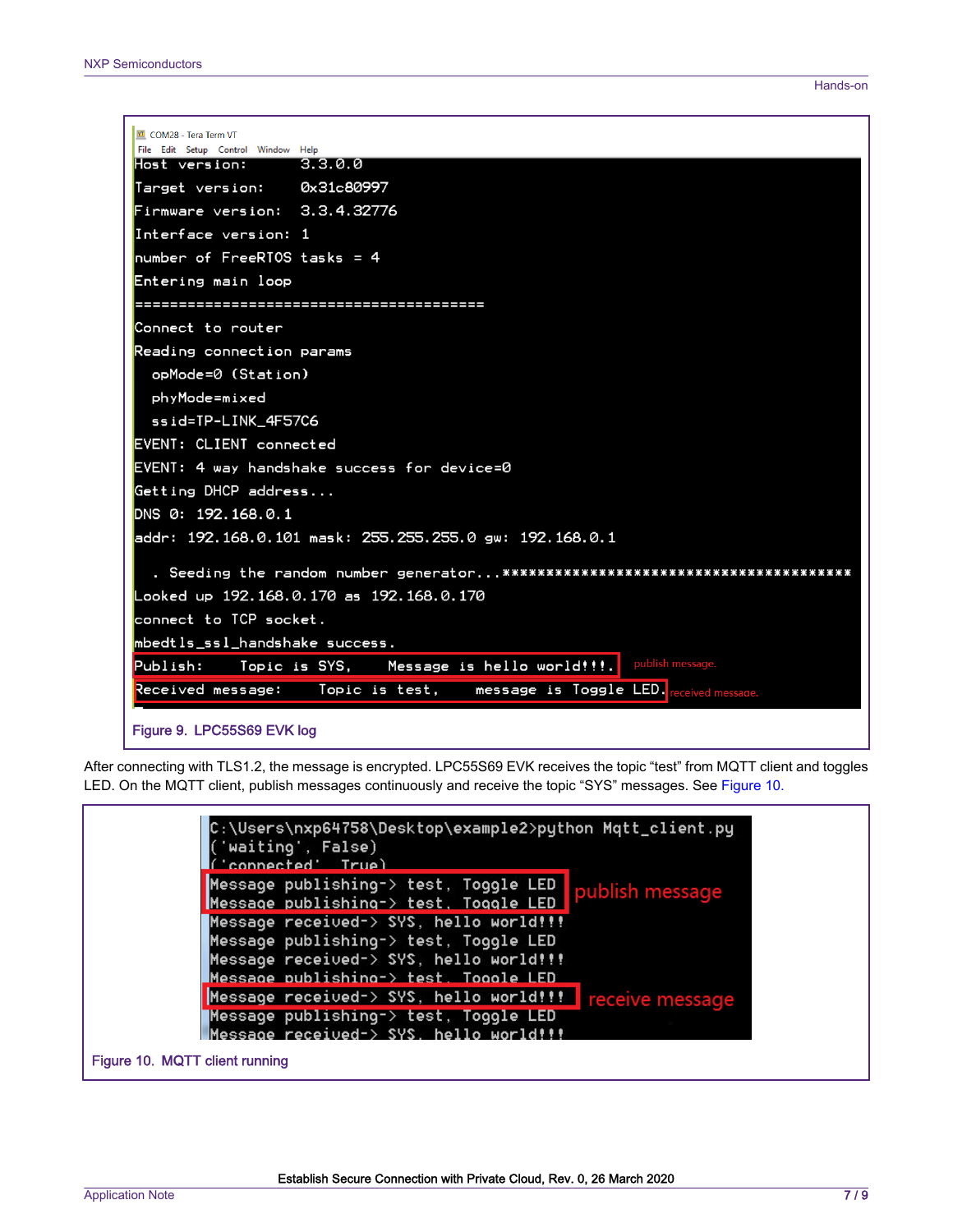## <span id="page-7-0"></span>6 Conclusion

This application note describes how to set up secure connection between device and private cloud. It is easy to create a private cloud as this application note. Customer can download the related project to set up the whole secure connection.

## 7 References

- [LPC55S6x/LPC55S2x/LPC552x User manual.](https://cache.nxp.com/secured/assets/documents/en/user-guide/UM11126.pdf?__gda__=1574765684_2cfedad8076358145e58c29c7529bc55&fileExt=.pdf)
- <https://mosquitto.org/>
- <https://mcuxpresso.nxp.com/>
- [https://en.wikipedia.org/wiki/Transport\\_Layer\\_Security](https://en.wikipedia.org/wiki/Transport_Layer_Security)